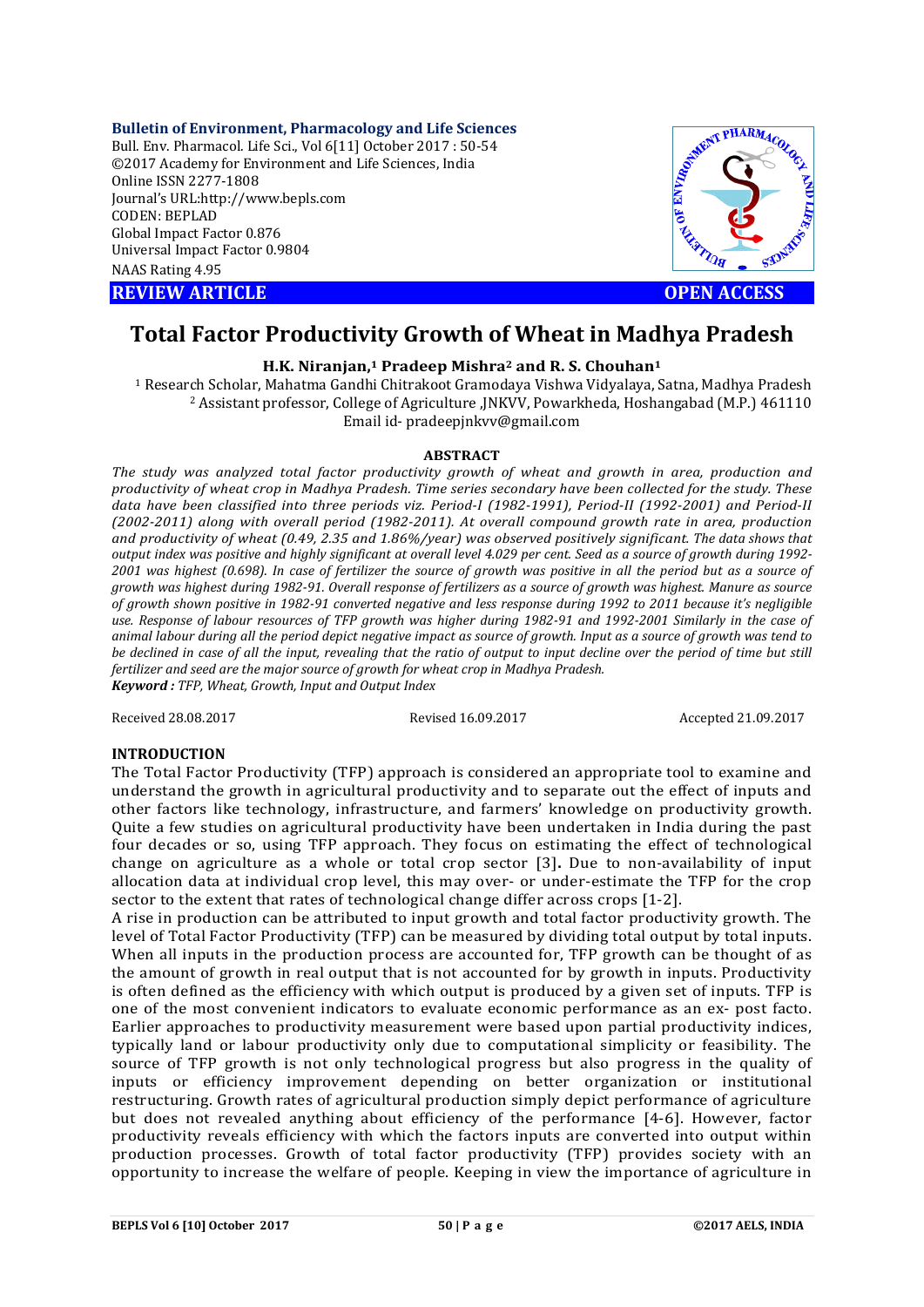the state economy quantitative assessment of the TFP and contribution of the various factors to TFP growth at the state level was undertaken with the following specific objectives. (1) To study the growth of Agriculture in Madhya Pradesh during the study period. (2) To find out estimate of Total Factor Productivity of Agriculture in the Madhya Pradesh.

## **MATERIAL AND METHODS**

Time series secondary data have been collected for the study. These data have been classified into three periods viz. Period-I (1982-1991), Period-II (1992-2001) and Period-II (2002-2011) along with overall period (1982-2011). for the analyze of growth in area, production and productivity and TFP growth. An attempt has been made in the present study to analyze TFP growth in Madhya Pradesh using secondary data collected from different sources. The state has a diversified cropping pattern in different regions depending upon agro-climatic conditions and hence all the important cereals, pulses and oilseeds were selected for the present study.

To calculate input and output index, Tornqvist-Theil index was used for data on output and inputs of soybean crop. The Tornqvist index of TFP is the frequently used index to compute TFP growth. It does not require the assumption of neutral technical change and allows for variable elasticity of substitution [7]**.** Another advantage of this index is that it accounts for the change in quality of inputs because current factor prices are used in constructing the weights. The quality improvements in inputs are incorporated to the extent that these are reflected in higher wages and rental value [8]. The output and input indexes were calculated for the soybean crop in major states and at all-India level using TFPIP program developed by Coelli *et al.* [9, 10].

## **Total Output Index (TOI)**

For construction of output index principal crops of the State were taken into account. The minimum support Price (MSP) was considered for converting physical values into monetary values. The physical quantities of production of all the crops for all the years were collected and multiplied with the respective Minimum Support Price (MSP) to get the value of the production. All these added to get the total value of production. The log of aggregated values of each year was taken to construct output index using Tornqvist-Theil (T-T) approximation to the Divisia index.

TOI 
$$
_{t} / TOI_{t-1} = \prod_{j} (Q_{jt} / Q_{jt-1})^{(R_{jt} + R_{jt-1})^{1/2}} = A_{t}
$$
 ....... (1)

Where,

 $R_{it}$  is the share of j<sup>th</sup> crop output in total revenue in the year t,  $Q_{it}$  is the output of j<sup>th</sup> crop in year t.

# **Total Inputs Index (TIT)**

For construction of Input Index, following inputs - human labour, animal power, seed, fertilizers (NPK), manures have been taken. The per hectare expenditure on seeds, fertilizers (NPK), manures, human labour, animal power were used from the cost of cultivation data for principal crops in State. Tornqvist index have been used in the proposed study for computing the TFP for the crop sector.

$$
TII_{t} / TII_{t-1} = \prod_{i} (X_{it} / X_{it-1})^{(S_{it} + S_{it-1})^{l/2}} = B_{t}
$$
 .........(2)

 $S_{it}$  is the share of input i in total input cost in year t,  $X_{it}$  is quantity of input i and  $p_{it}$  is price of input i in year t. In the case of TFP for a single crop, revenue share refers to the share of main product and by –product in total revenue from the crop, while a output includes main product and by-product. Total output index (TOI) and Total input index (TII) for the year "t" were computed from equations (1) and (2) as follows :

TII  $(t) = B_1 B_2 ... B_t$ 

TOI (t) = A1 A2 ………..At …………….(3)

This way, streams of total output index (TOI) and Total input index (TII) for different years (t) were computed from equations (1) and (2) respectively

# **Total factor productivity (TFP)**

TFP is defined as the ratio of aggregate outputs to aggregate inputs used in the agricultural production process. As TFP index is a measure of growth the choice of index is important, as it will affected growth rates if the wrong procedure is chosen. Estimates of TFP indices have designed to provide an indication of the change in output per unit of total factor input. This index was computed as the ratio of an index of aggregate outputs to an index of aggregate inputs. Specifying the index equal to 100 in a particular year (1979-80 in the present study) and accumulating the measure based on above equation provides the TFP index. This index was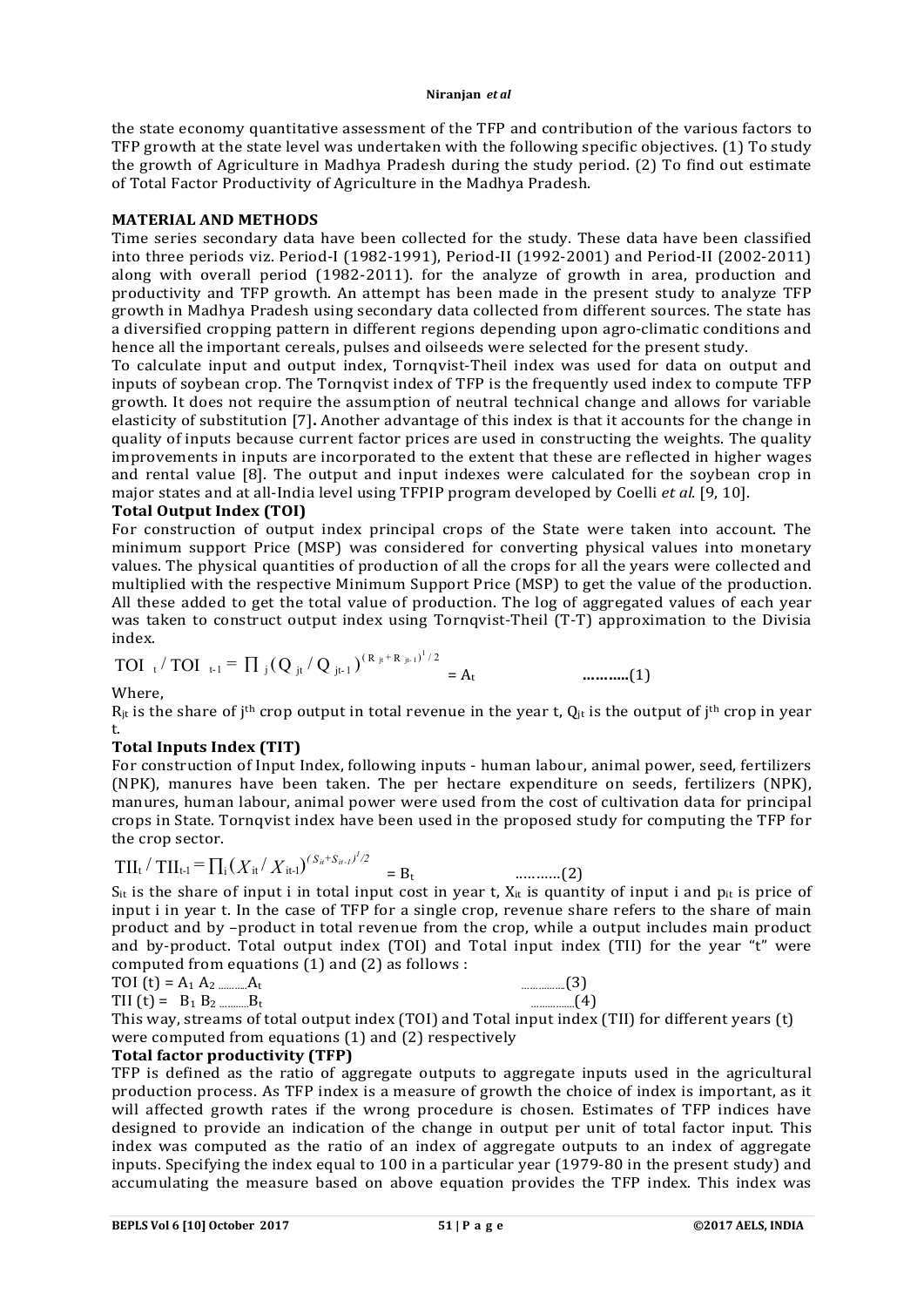calculated for the crop sector as a whole. The **total factor productivity (TFP) index was computed from TOI and TII as under:** TFPt = {TOI(t)/TII(t)}

The TFP defined by above equations can be used as an approximation of technological progress, assuming that producers behave competitively, that the production technology is input-output separable, and that there is no technical inefficiency [11].

# **RESULTS AND DISCUSSION**

#### **Trend and Growth**

The growth of area, production and productivity of wheat in Madhya Pradesh was analyzed during the study (Table 1). The data were divided into three period i.e. Period-I (1982-1991), Period-II (1992-2001) and Period-III (2002-2011) along with overall period (1982-2011).The area of wheat increased from 3559.67 thousand hectares in (1981-82) to 4134.03 thousand hectares in (2010-11), that shows a relative change of 16.14 per cent with fluctuation of 10.22 per cent during this period. Overall compound growth rate (0.49%/year) of wheat was observed positively significant. The growth of area of wheat was found positive and nonsignificant (0.34, 1.21 & 1.50%/year) in all the period. The higher relative change 11.15 per cent during the P-II period as compared to P-I  $(0.99)$  and P-II period  $(10.97)$  per cent with the fluctuation were also higher in P-II period as compared to P-I and P-III period.

The production of wheat increased from 3829.37 thousand ton in (1981-82) to 7519.68 thousand ton in (2010-11), that shows a relative change of 96.37 per cent with fluctuation of 26.07 per cent during this study. Overall compound growth rate (2.35%/year) of wheat was observed positively significant. The growth of production of wheat was found positive and significant (4.06%/year) in period -I and positive & non-significant in period-II (2.59%/year) & period-III (3.07%/year). The higher relative change 28.39 per cent during the period-I as compared to period-II (27.65) and period-III period (23.35) per cent with the fluctuation was higher in period-II (19.75%) as compared to period-I (15.55%) and period-III (15.26%) during the study.



**to 2011**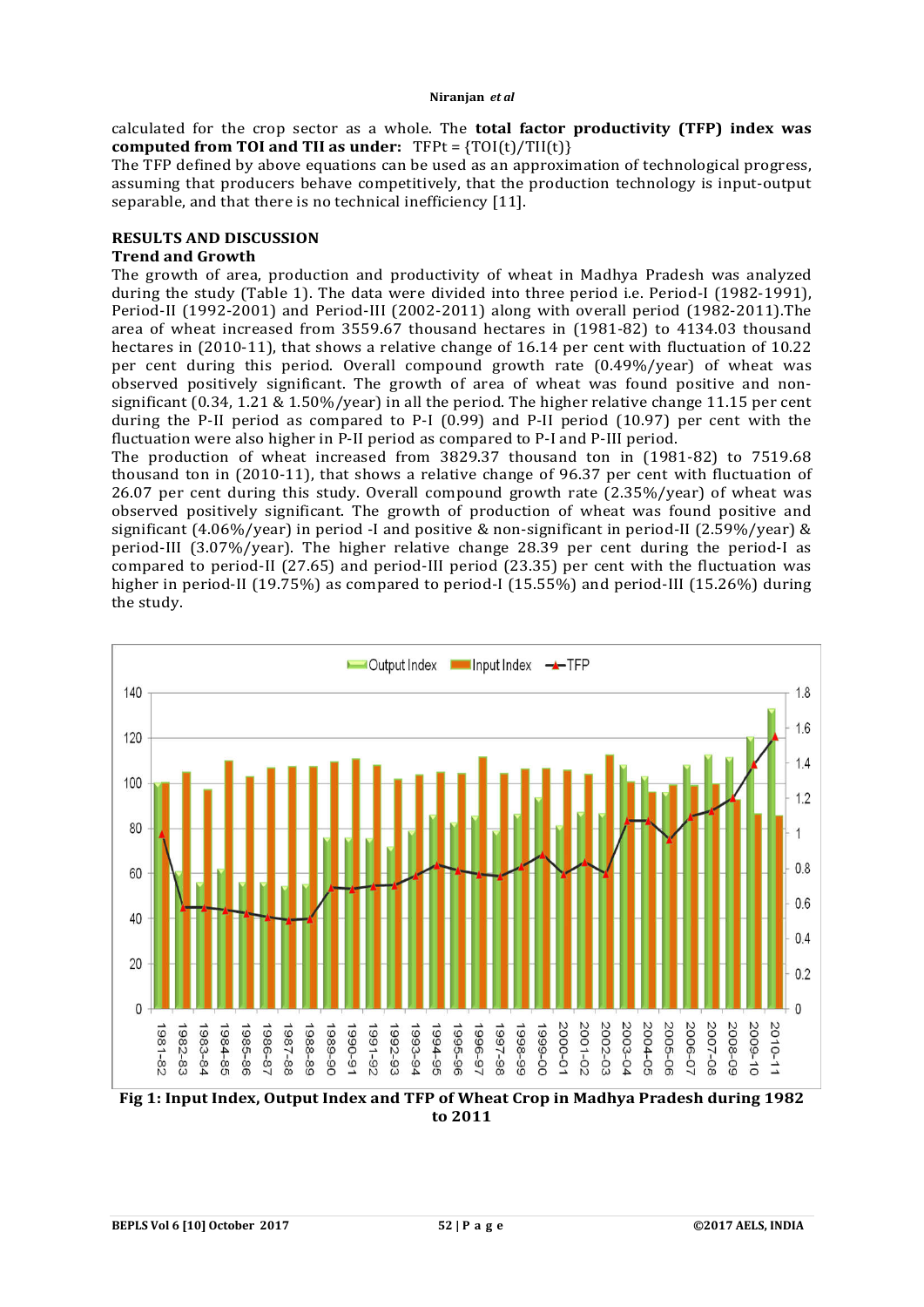| Period                      | Mean    | <b>SD</b> | BY      | <b>CY</b> | AC      | $RC\%$ | $CV\%$ | <b>CGR</b> |  |
|-----------------------------|---------|-----------|---------|-----------|---------|--------|--------|------------|--|
| Area "000"ha                |         |           |         |           |         |        |        |            |  |
| $P-I$                       | 3593.55 | 183.43    | 3559.67 | 3595.03   | 35.37   | 0.99   | 5.10   | 0.34       |  |
| $P-II$                      | 4113.09 | 477.14    | 3788.97 | 4211.40   | 422.43  | 11.15  | 11.60  | 1.21       |  |
| $P-II$                      | 3914.27 | 302.38    | 3725.50 | 4134.03   | 408.53  | 10.97  | 7.72   | 1.50       |  |
| Overall                     | 3873.64 | 396.06    | 3559.67 | 4134.03   | 574.37  | 16.14  | 10.22  | $0.49*$    |  |
| <b>Production "000" ton</b> |         |           |         |           |         |        |        |            |  |
| $P-I$                       | 4318.59 | 671.46    | 3829.37 | 4916.57   | 1087.2  | 28.39  | 15.55  | $4.06*$    |  |
| $P-II$                      | 6799.38 | 1342.93   | 5715.73 | 7296.00   | 1580.27 | 27.65  | 19.75  | 2.59       |  |
| $P-II$                      | 6734.07 | 1027.72   | 6096.33 | 7519.68   | 1423.35 | 23.35  | 15.26  | 3.07       |  |
| Overall                     | 5950.68 | 1551.11   | 3829.37 | 7519.68   | 3690.31 | 96.37  | 26.07  | $2.35*$    |  |
| Productivity (kg/ha)        |         |           |         |           |         |        |        |            |  |
| $P-I$                       | 1198.68 | 147.75    | 1072.40 | 1361.33   | 288.93  | 26.94  | 12.33  | $3.71*$    |  |
| $P-II$                      | 1639.75 | 157.06    | 1502.53 | 1707.16   | 204.62  | 13.62  | 9.58   | 1.37       |  |
| $P-II$                      | 1711.83 | 143.06    | 1625.44 | 1815.61   | 190.17  | 11.70  | 8.36   | 1.54       |  |
| Overall                     | 1516.75 | 272.04    | 1072.40 | 1815.61   | 743.21  | 69.30  | 17.94  | $1.86*$    |  |

**Table 1: Growth of Area, Production and Productivity of Wheat in M.P.**

\* Significant at 5 % level

The productivity of wheat increased from 1072.40 kg/hectares in (1981-82) to 1815.61 kg/hectares in (2010-11), that shows a relative change of 69.30 per cent with fluctuation of 17.94 per cent during this period. Overall compound growth rate (1.86%/year) of wheat was observed positively significant. The growth of productivity was found positive and significant (3.71%/year) in period-I and positive & non-significant in period-II (1.37%/year) & period-III (1.54%/year). The higher relative change 26.94 per cent during the period-I as compared to period-II (13.62) and period-III period (11.7) per cent with the fluctuation was higher in period-II (12.33%) as compared to period-I (9.58%) and period-III (8.36%) during the study.

# **Total Factor Productivity**

## *Growth rate of Input and Output Index and TFP*

Total Factor Productivity of wheat and Input-Output Index for different period of time are given in Table 2. The data shows that output index was positive and highly significant at overall level (1982-2011) 4.029 per cent. The negative TFP growth during 1982-91 (2.494) was converted to positive significant TFP growth during 1992-2001 (1.467) and highly significant growth rate during 2002-2011.

| Period       | output   | input    | TFP       |  |
|--------------|----------|----------|-----------|--|
| 1982 to 1991 | $-1.313$ | 0.998    | $-2.494$  |  |
| 1992 to 2001 | 1.636    | 0.167    | $1.467*$  |  |
| 2002 to 2011 | 4.029    | $-0.293$ | $4.261**$ |  |
| 1982 to 2011 | 2.379    | 0.260    | $2.907**$ |  |

# **Table 2: Growth rate of Input and Output Index and TFP of wheat in M.P.**

\*Significant at 5% level and \*\*Significant at 1% level

# *Source of Growth in TFP*

The growth of TFP along with output and input index at overall level was recorded positive. The source of growth rate in Total Factor Productivity during different time period is worked out and presented in Table 3. The data presented in table depict that seed as a source of growth during 1992-2001 in wheat crop is highest (0.698), while during 2002-2011 it was lowest and negative (-0.041), this revealed that the quality seed distribution and seed replacement of wheat by new varieties over old varieties was higher during 1992-2001, while during 2002-2011 there was setback due to drought and because of that maximum input as a source of growth depict negative figure.

In case of fertilizer as a source of growth was highest during 1982-91 because during this period high yielding varieties (HYV) of wheat were introduced and adopted by the farmers of the Madhya Pradesh, which resulted more response to chemical fertilizer, previously there was less response of chemical fertilizer due to rain fed condition in most of growing area of the Madhya Pradesh. Overall response of fertilizers as a source of growth was highest among all the input considered in the study for the wheat crop.